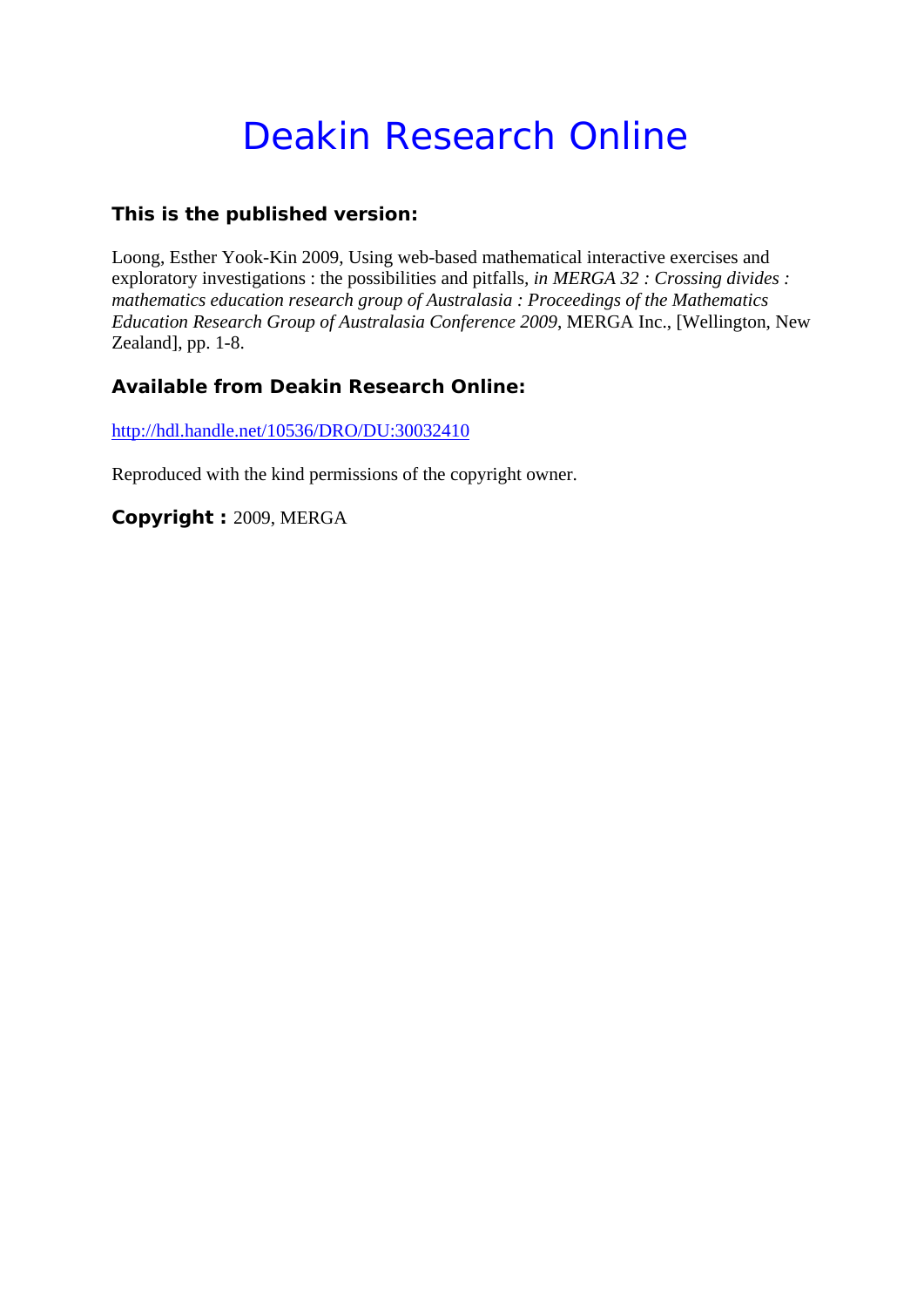# Using Web-Based Mathematical Interactive Exercises and Exploratory Investigations: The Possibilities and Pitfalls

Esther Yook-Kin Loong *Deakin University* <esther.loong@deakin.edu.au>

This case study looks at how a teacher used interactive exercises and exploratory investigations to reinforce concepts that have been learnt in a Year 8 Mathematics class. It highlights the practical problems faced by the teacher in terms of technical issues such as slow download times and logging on problems as well as class management issues. The findings are discussed in the light of the teacher's mediation with the affordances of the Internet.

Although there have been descriptions of secondary Mathematics teachers' strategies with the Internet (e.g., Gerber and Shuell, 1998; Idris, 1999; Goudelock, 1999; Moor & Zazkis, 2000; Loong, 2003), literature on the use of the Internet by Mathematics teachers in unguided non-experimental classroom situations is few and far between. There is limited information about Web-based pedagogies for teaching secondary school Mathematics, still less about effective ones. However, several efforts have been made to identify the mathematical resources that are available on the Web (e.g., Michener, 1997; Kissane, 2001; Herrera, 2001; Loong, 2001) and to match these to Mathematics curriculum (Barnes & Loong, 2003). Professional development for teachers in this area mostly directs staff to suitable sites but there is little discussion about what constitutes good practice or effective Web-based pedagogy. This is true of the use of the Internet in Science as well. Student teachers have claimed that the lack of effective pedagogy and a shortage of role models that demonstrate successful use of the Internet are barriers to the development of effective Internet use in Science (Twidle, Sorensen, Child, Godwin & Dussarte, 2006). There is hence a need to disseminate how Mathematics teachers manage relevant usage of Web objects in particular Mathematics topics to help move the uptake forward. This paper presents a case study with the intent of sharing effective Web-based pedagogy and role modelling that will help beginning teachers, and teachers new to the idea of using the Internet in Mathematics education, see the possibilities and pitfalls associated with Internet use.

Findings from research (Becker, 1999; Vanfossen, 2001) indicate that teachers have not harnessed the potential of the Internet in significant ways and this is true of all grades and subject areas. Although most social studies teachers (who have used the Internet for "low-order" information gathering) indicated that they would like to use more of the Internet for their teaching, most claim a lack of practical, hands-on training on its classroom use is a major barrier to its use (Vanfossen, 2001).

In trying to make sense of why Internet use is limited in scope and substance, Wallace (2004) presented a highly plausible framework for understanding teaching with the Internet. Based on case studies of three Science teachers using the Internet in the classroom, she argued how the five affordances of boundaries, authority, stability, pedagogical context and disciplinary context interact with fundamental challenges of teaching to produce variations in Internet use. The word 'affordances' was explained as possibilities for what the technology can do. The lack of boundaries in the Internet, for example, can offer either exciting possibilities or problems for the teacher. This is compounded by the issue of establishing the authority of material gleaned from the Internet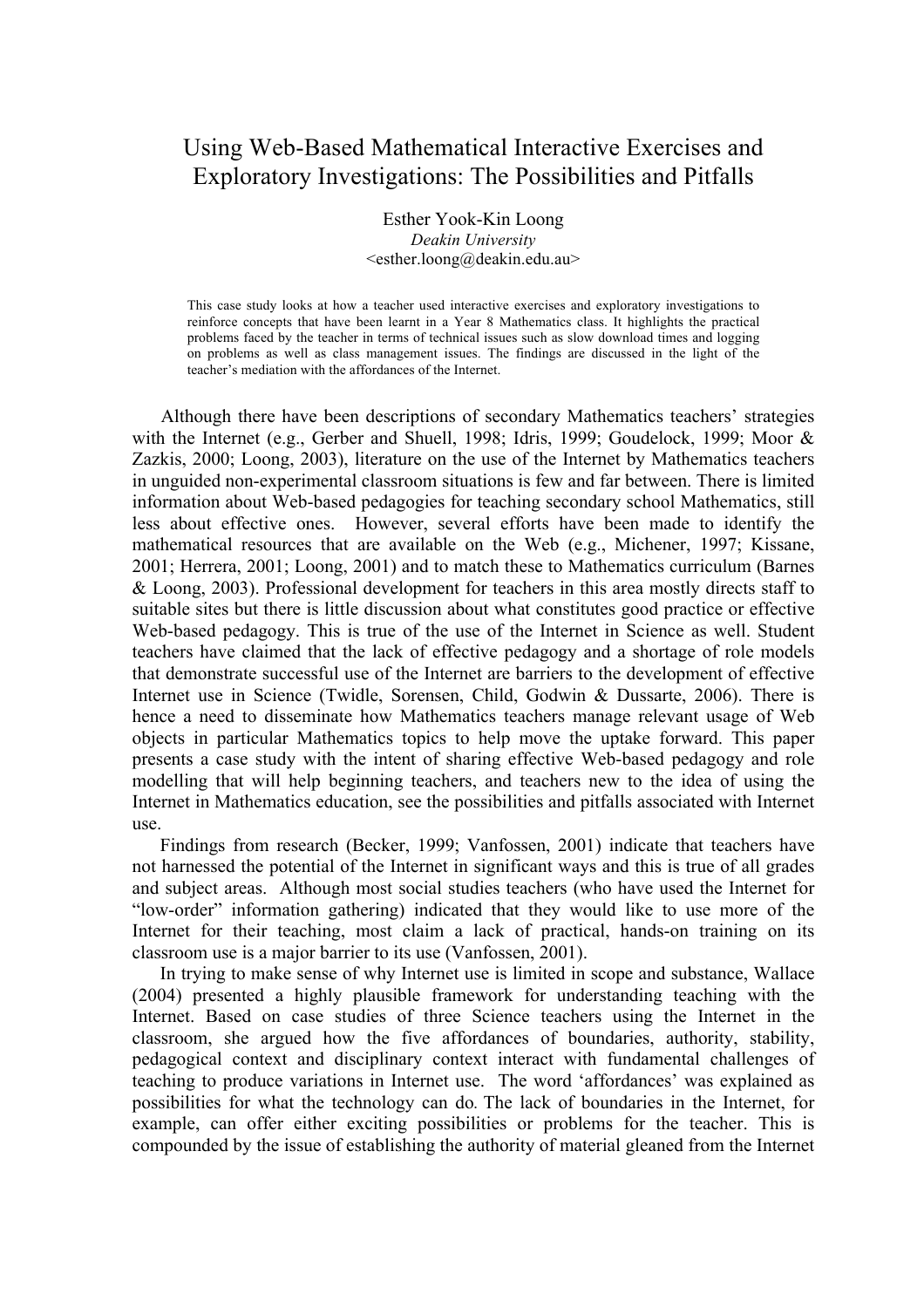and ensuring students have the ability and skills to do so. Teachers would have to either establish "authoritative sites" or create norms whereby students learn to be critical consumers of Web information. Although the fluid mutability of Web materials means that Internet information is up-to-date, instability can also create pedagogical problems for the teacher as it is difficult to predict what will happen when students open or follow a link. While pedagogical context is easier to monitor with other resources such as text books, it is rather elusive on the Internet as it is a challenge for the teacher to keep track of what students do online unless constraints are put on the Internet–based assignment. Finally, resources on the Internet are usually not placed in any particular framework or sequence that follows teachers' curricular needs. This results in teachers having to work that sequence into a disciplinary framework for its use to be effective.

In this paper, discussions will revolve around whether these affordances were present and how they have been brought to play in the teaching of Mathematics with the Internet.

#### Background to the Study

This case study is drawn from observations of nine Mathematics lessons in a Year 8 class at Blue Lake High School (pseudonym). Blue Lake High School is a large, comprehensive high school with students joining the school at Year 8. Students come from neighbouring suburbs where most of the residents come from the middle income group. All students undertake a common Mathematics course in Year 8. However, students experiencing difficulty may be offered a modified course that is more appropriate to their needs and abilities. Other students are in ability groupings studying mathematical concepts which allow them to progress through to the next stage. Movement between classes was possible at all times because the content was consistent, but taught with varying degrees of depth. The Year 8 students who participated in this study followed a modified program. The number of students for this class was registered as 18 but there were usually about 13 to 15 students in any one session due to students either being sick or away for some personal reasons or participating in some official activity.

Peter (pseudonym), the teacher who taught this class, was a very experienced Science teacher who had been asked to teach Mathematics. In a preliminary survey on Internet use conducted by the author, he mentioned that he used the Internet at least once a week (although he considers himself a "novice" in terms of Internet competency) and had used the Internet more for his teaching of Science than for Mathematics. Although he had about 40 hours of professional development in the use of Information and Communication Technology (ICT) he had none on the use of the Internet. Due to his own perceived lack of knowledge on the use of the Internet to teach Mathematics (he answered in the survey that the constraint he faced was his 'own lack of skill in this area'), Peter volunteered to be part of this project despite acknowledging in the survey that he faced constraints such as limited booking times and limited student access to computers and the Internet.

As a result of the flexibility afforded in a modified program, Peter was able to embark on a series of Web-based lessons that engaged the class for several weeks and covered different topic areas such as fractions, algebraic expressions, decimals and coordinate geometry. In each of these lessons he prepared an instruction sheet which detailed the Web page students had to go to, what they had to do and questions which had to be answered. Most of what he initially did focussed on worked examples which required a lot of reading by the students but which he eventually changed when he found that students were not on task. With some suggestions from the author he incorporated some interactive exercises and some interactive exploratory investigations into the later lessons.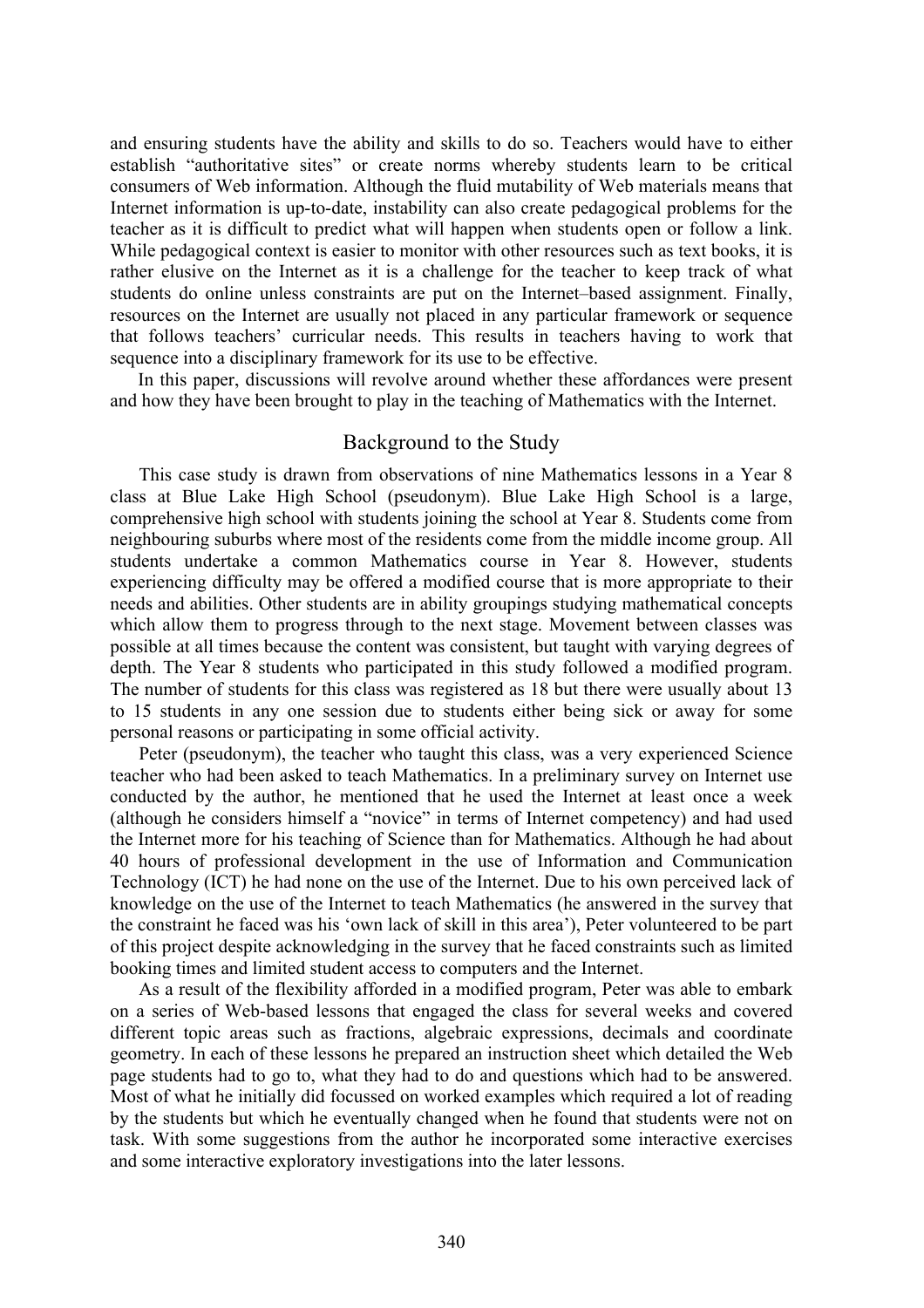#### Method

Data for this case study was obtained through a mixed methods approach where semistructured interviews were conducted with the teacher as well as with students and a quantitative survey was administered to students. All conversations were audio taped with interviewees' consent and later transcribed. Participant observation was used in the classroom with the author taking the role as "participant-as-observer" (Dane, 1990). Classroom observations entailed observing Peter's classroom management, the Web objects and strategies used and students' reception to this mode of learning in terms of academic learning time (Berliner, 1987) with the Internet-based learning task. Classroom interactions were documented via written notes by the author and short semi-structured interviews were carried out at the end of each lesson with Peter. This was to clarify what was observed as well as to give Peter an opportunity to reflect on the lesson. A survey on attitudes towards Mathematics and the use of the Internet was administered to all students involved after the series of Internet based lessons. This instrument consisted of a number of questions taken from the Fennema-Sherman Mathematics Attitudes Scales (Mulhern & Rae, 1998) and some questions on the Internet developed by the author. These additional questions had a Cronbach alpha internal consistency reliability of 0.9238.

#### Findings and Interpretation

This section describes the findings and interpretations of the case study. It includes issues such as the practical difficulties faced by the teachers, time on task and classroom organisation, the value of teacher checks and the progress made by students with the interactive Web objects.

#### *Practical Difficulties*

Class observations during online sessions showed that there were problems that were technical in nature. A considerable amount of time was lost waiting for the site to open up. This slow download was especially evident when everyone logged in at the same time. In one lesson, one student had difficulty logging on and didn't start until about 20 minutes later. Another student had difficulty getting into the Web site, so she copied the questions off one of the other students instead and tried to answer the questions herself. In another lesson, one particular student was not able to get the image to open up spontaneously in one computer. He was told by a peer to right-click on the image icon which then enabled the image to be opened. Peter had to go around the classroom trouble shooting but eventually all the students were able to access the page and work on it. This took up most of the time for that lesson. In another session some applets did not download easily because the Shockwave player was not installed resulting in students not being able to do any Web-based activity that day. Peter had to resort to using the traditional method of teaching with the whiteboard. Other difficulties were of a different nature and included students running out of credits to work on the computer and having to work on an alternative task. The other difficulty that arose was the reading ability of the students and their typing skills. A major problem here was that some uniform resource locaters (URLs) were very long, for example, "http://www.sosmath.com/algebra/fraction/frac3/frac3.html" and many students made mistakes in keying them in. This resulted in students taking a long time just to log onto the sites (approximately 10 minutes).

Where technical preparation such as ensuring the right programs are installed and logon access such as passwords are involved, it is good practice for teachers to check this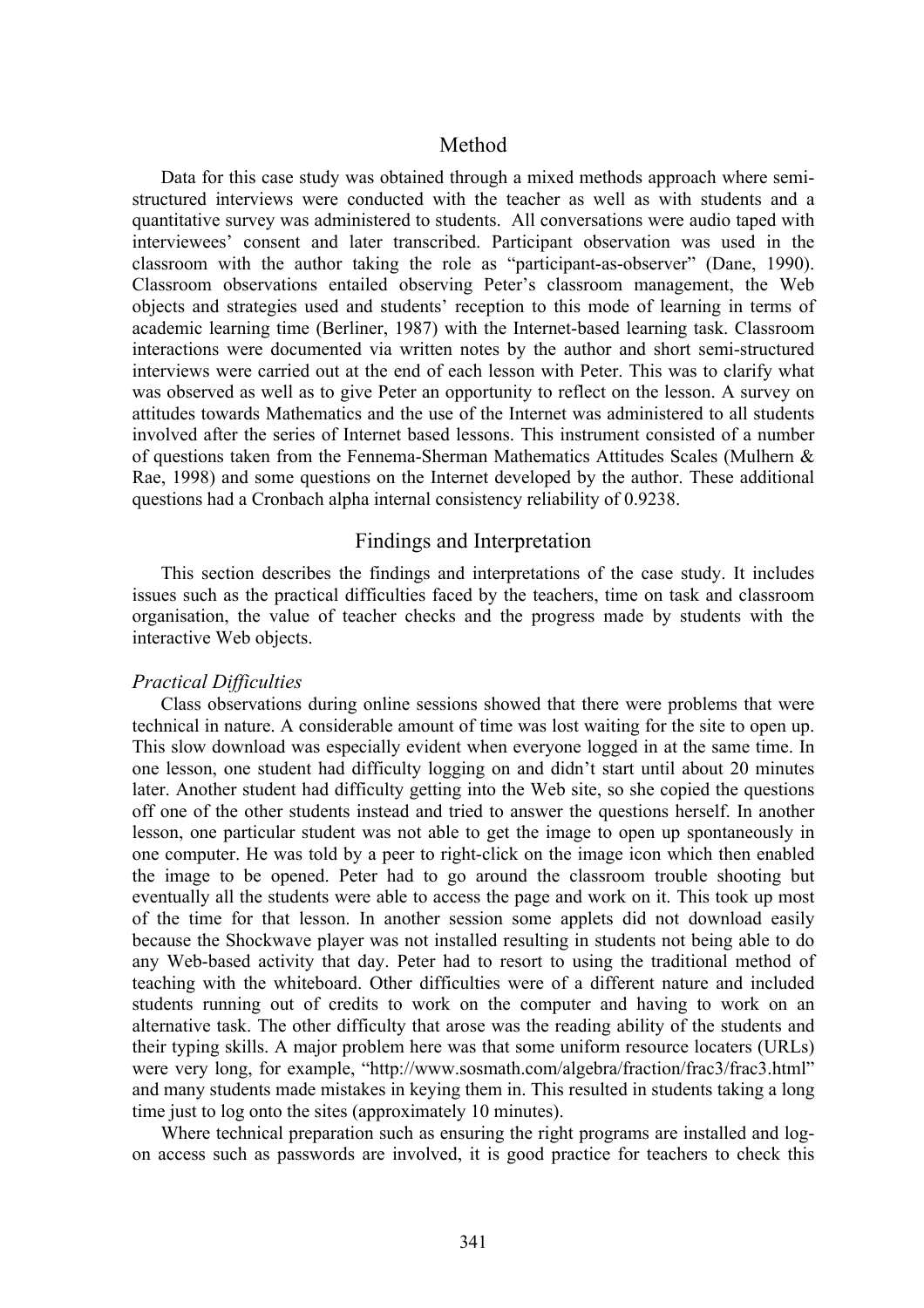prior to the lesson. As with any technology use, trial runs should be carried out with the Web sites concerned to ensure they load properly and that applets are loading easily and can be opened. Some contingency or alternative Web objects should be planned as backups in the event a particular Web-object fails to load. Where addresses are long, the sites could be pre-loaded on the school Intranet, or e-mails sent to students with the URL as a hyperlink. Such approaches would save the time and frustration of typing long and wrong addresses. If laptops are to be used, the batteries should be checked to ensure that they are fully charged before they are used. Technical problems will and do happen even to the best teachers and the sharing of these among faculty will help pre-empt more of them from occurring. By restricting students' work on the Web to predetermined links, some of the problems associated with the "boundlessness" and the "instability" of the Internet observed by Wallace (2004) were thwarted. In predetermining the links, the teacher knew what activities were in those Web pages and could be certain they were functioning - two factors crucial to the implementation of the Internet-based strategies. However, this case study also highlights that success with Internet work is not dependent only on the aforesaid factors but importantly on the reliability of the technology. This unreliability of the technology, as Cuban, Kirkpatrick, & Peck (2001) observed, is one of the reasons why teachers often revert back to conventional practices.

#### *Time on Task and Classroom Organization*

In the early Web-based lessons began, which were in the form of worked examples that students had to read and then try the exercises, time on task was observed to be rather minimal. The class was chaotic with students chatting among themselves, checking e-mail, not being able to log on because they had forgotten their passwords and waiting for a long time for the Web page to load into the computer. However, time on task increased as the lessons progressed. In the first lesson the total time on the Internet task was approximately 15 minutes in a 40 minute lesson (37.5%). In the second lesson time spent on the Internet was approximately 20 minutes in a 50 minutes lesson (40%). By then Peter had realised that the worked examples required too much reading and students were not motivated. He began to utilise some of the Web objects suggested by the author. The third Internet lesson time on Internet was approximately 40 minutes in a 90 minutes lesson (44%). Subsequent lessons were all more than 50% time on task. Peter had also set up a routine where he would check that they knew which part of the instruction sheet they were to work on before he let them into the room. He also asked them to mark the Websites that they had gone into as "Favourites". By the seventh lesson most of them were able to log on quietly and do their work accordingly.

Having a routine helps students to move into whatever task they had to do faster than when there was none. In this case having the worksheets and getting some of the sites that were to be used at a later time marked as "Favourites" helped set the disciplinary context for a better organised Web-based Mathematics class. Resources on the Internet are usually not placed in any particular framework or sequence that follows teachers' curricular needs. Teachers have to work that sequence into a disciplinary framework for its use to be effective (Wallace, 2004).

#### *The Value of Teacher Checks*

To ensure proper monitoring of student progress, teacher checks are essential. Peter explained the necessity for such a system.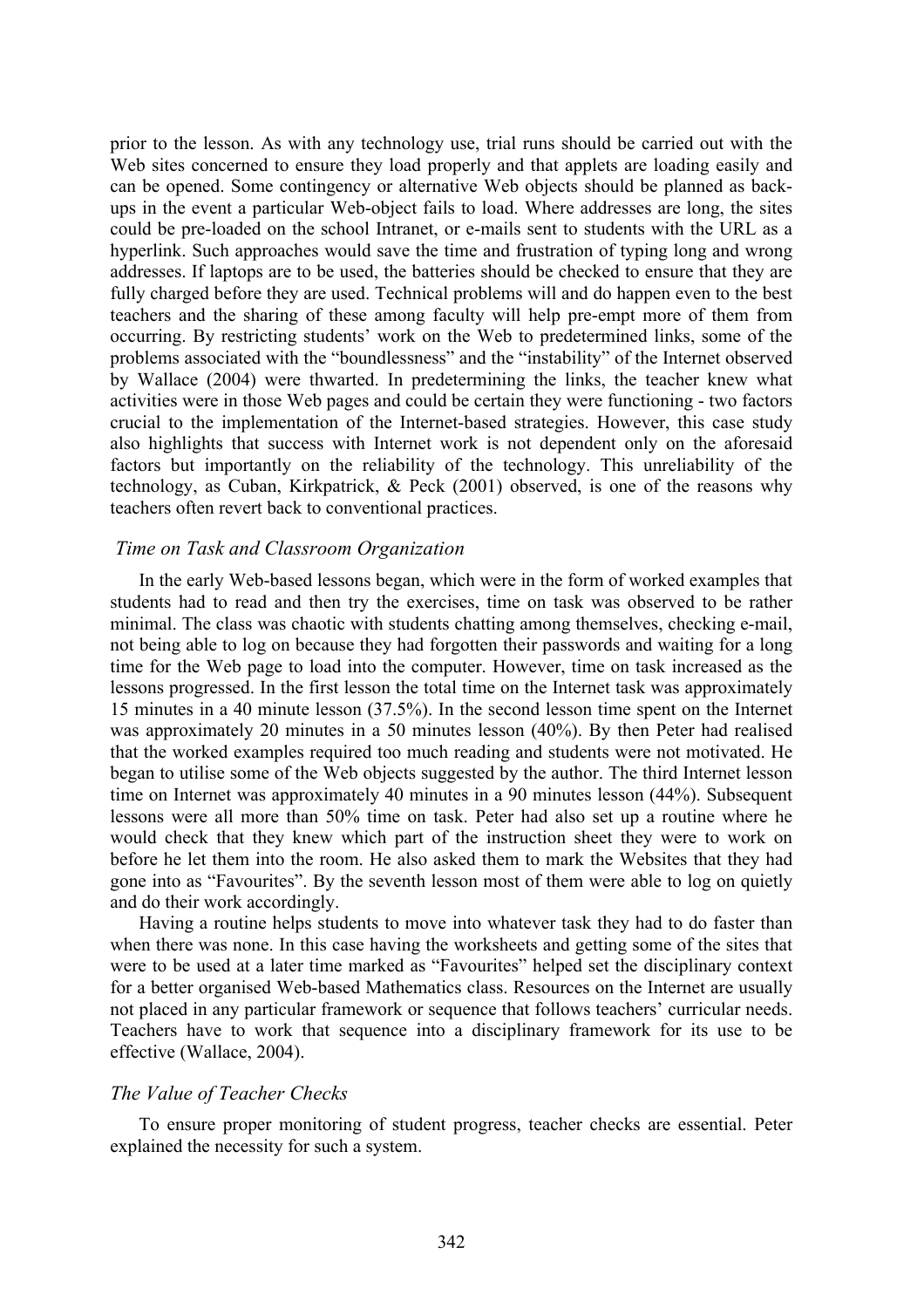I keep track by incorporating teacher checks at various points where I think they're needed and, for example, if some of the applets have interactive activities that the students have to complete, the dilemma with them is that they then have to clear the screen and go onto another one, so I have also included things where the students, when I do the teacher checks, if it requires an on-screen response, I then have to sight the completed screen, and therefore keep a check on it that way. Alternatively I ask them to record in their exercise books particular things. It might mean if they've drawn a graph ... let's suppose the applets, for example, in drawing a graph for a weight was  $3x+2$ or something, the applet of the last site that I was at simply requires the students to put in the slope and the y-intercepts – the 3 and the 2, and instantly it would draw the graph for the students. I then ask the students to draw the graph, copy the graph as it was on the screen, on paper, so that's a second way. The third way is to get the students to record directly on the worksheet that I've designed. That might mean putting the coordinates of a particular point on paper, or recording some way anyway, directly onto the worksheet, and then I do a teacher check after that.

When interactive Web objects are used and screens are constantly changing, having a teacher check in place means that monitoring of student progress is more systematic and informative to the teacher. Students' perceptions of teacher checks are varied. While some find it frustrating to have to wait for the teacher to check before proceeding, others see value in getting some form of feedback of their current work.

Yeah, it just becomes annoying sometimes because you've got to wait for him to come. (Jayden)

... it's good that he has it because ... you can just like check your work I guess, and then... do it, so yeah, I think that's good. (Calvin)

Teacher checks are important forms of feedback to the teacher about where the students are at and help keep students on track. As Wallace (2004) observed, pedagogical context on the Internet is rather elusive. It is much easier to monitor the work of students when working with other resources than when they are online. Unless tasks are constrained by designated links and work from the screen is sighted, it is a challenge for teachers to know where students are at in their search for knowledge on the Internet. Under these circumstances, presetting the boundaries enables students to focus on the Mathematics concept to be learnt although in other disciplines like literacy there have been calls to allow for less structured and less 'sanitized' forms of exploration (Burnett & Wilkinson, 2005).

#### *Progress Made with the Interactive Web Lessons*

Peter's comments on the lesson were revealing and confirmatory of the progress that these students were making with the interactive Web objects.

Certainly with the graphing exercises, they worked better than yesterday's lesson which was a normal classroom lesson. . . .We were doing exercises out of a book, graphing exercises, they had to create a data table from some information and convert that into graph, so they had found that pretty difficult but today they didn't have to create a data table but they did get the concept of the relationship between the y and the algebraic expression which I thought was an important plus for today's work. I don't think they would have got that necessarily from doing their work yesterday. So I think putting the two together the two approaches is a useful way to go. The Web site we used today had a different approach, much more mathematical approach which we didn't have.

One of the students, John, said he really liked doing this on the Internet and one could see he was very keen to get on with his exercises.

It will tell you . . . you're too high . . . you've got to go down a bit more, and it tells you you're too below or like somewhere around that area you can pick it. Yes its easier, so you know what you're doing . . . you don't have to keep asking the teacher . . . it's there if you like need it, you have to go back and review it if you keep getting it wrong, and if you want to see where you went wrong.

These comments seem to lend credence to Year 8 students' general perception of the use of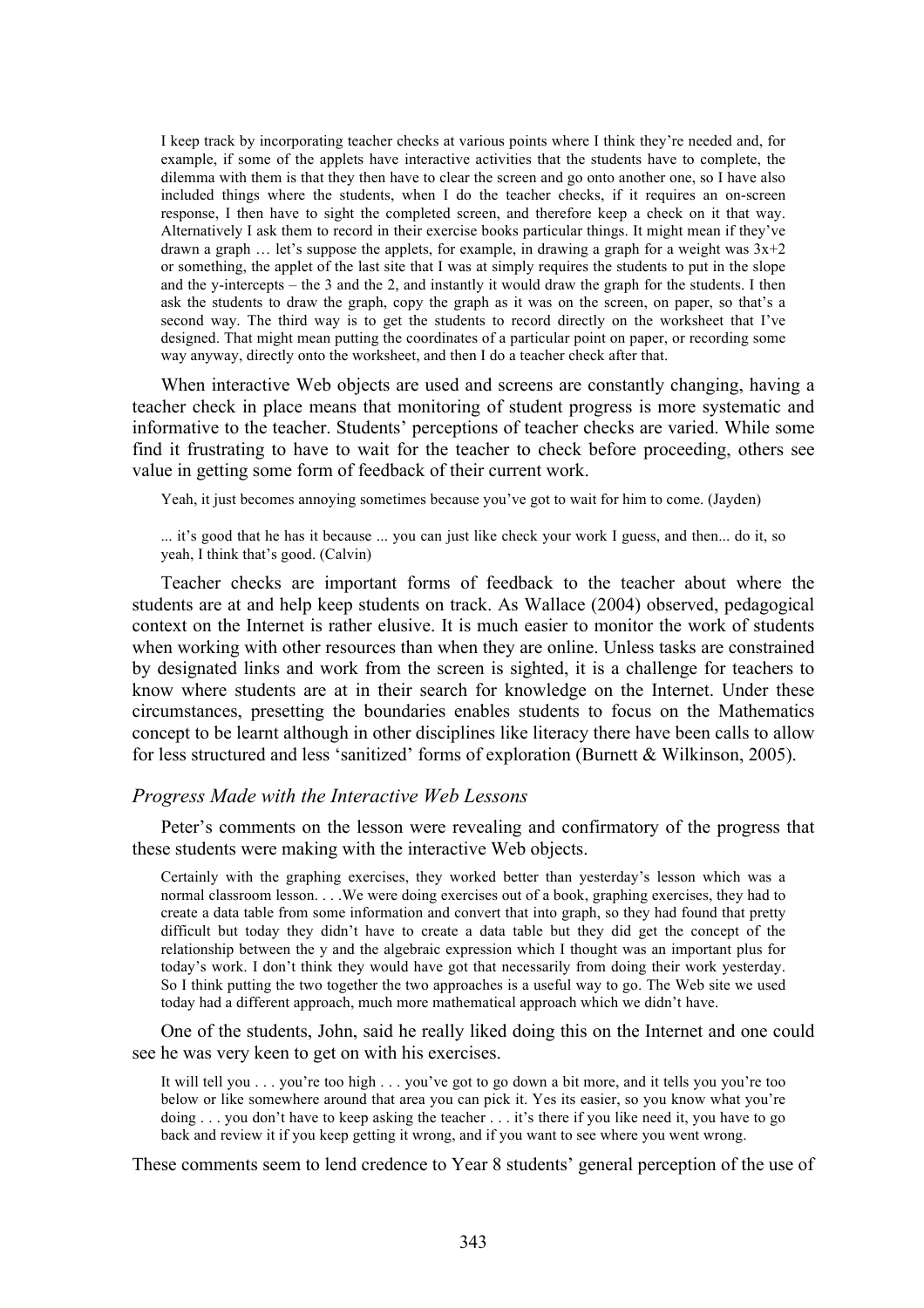the Internet in this form. Table 1 shows student perceptions on the use of worked examples and interactive exercises on the Internet.

Table 1

*The Use of Worked Examples and Interactive Exercises on the Internet*

| Percentage response |         |         |      |      | Mean | sd   |
|---------------------|---------|---------|------|------|------|------|
| <b>SD</b>           | D       | U       | A    | S A  |      |      |
|                     |         |         |      |      |      |      |
|                     |         |         |      |      |      |      |
|                     |         |         |      |      |      | 1.26 |
|                     |         |         |      |      |      |      |
| 3.4                 | 6.9     | 24.1    | 31.0 | 34.5 | 3.86 | 1.09 |
|                     |         |         |      |      |      |      |
| 31.0                | 24.1    | 20.7    | 17.2 | 6.9  | 2.45 | 1.30 |
|                     |         |         |      |      |      |      |
| 31.0                | 31.0    | 17.2    | 13.8 | 3.4  | 2.28 | 1.16 |
|                     |         |         |      |      |      |      |
| 3.4                 | 3.4     | 17.2    | 62.1 | 13.8 | 3.79 | 0.86 |
|                     |         |         |      |      |      |      |
| 0.0 <sub>1</sub>    | 3.4     | $0.0\,$ | 51.7 | 44.8 | 4.38 | 0.68 |
|                     |         |         |      |      |      |      |
| 31.0                | 55.2    | 3.4     | 3.4  | 6.9  | 2.00 | 1.07 |
|                     |         |         |      |      |      |      |
| 31.0                | 37.9    | 17.2    | 10.3 | 3.4  | 2.17 | 1.10 |
|                     |         |         |      |      |      |      |
| $0.0\,$             | $0.0\,$ | 6.9     | 31.0 | 62.1 | 4.55 | 0.63 |
|                     | 6.9     | 10.3    | 10.3 | 31.0 | 41.4 | 3.90 |

*Note*. N=29, SD= Strongly Disagree, D=Disagree, U= Undecided, A= Agree, SA= Strongly Agree, sd= standard deviation

These responses were taken from two classes of Year 8 students from two public schools, one of which is Blue Lake High School. Generally students agreed that they can understand better when they did the interactive Mathematics activity with 41.4 % strongly agreeing. There was general assent among this group of students to the use of the Internet to learn Mathematics. The nature of the activities carried out in this case study was interactive and animated in form. These activities were consistent with the activities implied in the survey. There was a general consensus among these students that they benefited from doing the interactive activities on the Internet. There was overwhelming (93.1%) agreement that doing the questions on the Internet is more fun than doing them from the textbook. As many as 75.9 % of them liked the quick feedback they receive while doing the exercises whereas 72.4 % felt they understood better when they did the interactive activities on the Internet. Over one half the students (65.5%) felt they learned Mathematics faster while learning on the Internet. The majority (96.5%) felt comfortable doing the exercises on the Internet. Although there was positive response to the use of the Internet in the classroom for learning Mathematics, the response to doing extra work on the Internet was not as positive. When asked if they would like to do some of the Internet Mathematics activities in their free time, less than half (44.9%) agree. Similarly, when asked whether they would like their teacher to e-mail them interesting Mathematics activities to work on, 62% disagreed. There was a significant correlation between math comfort and wanting their teacher to e-mail them math activities to work on (Pearson's  $r =$ 0.445,  $p=0.016$ , N=29). This has implications for the teacher to extend students who are comfortable doing Mathematics by using the Internet. Interview sessions with some of the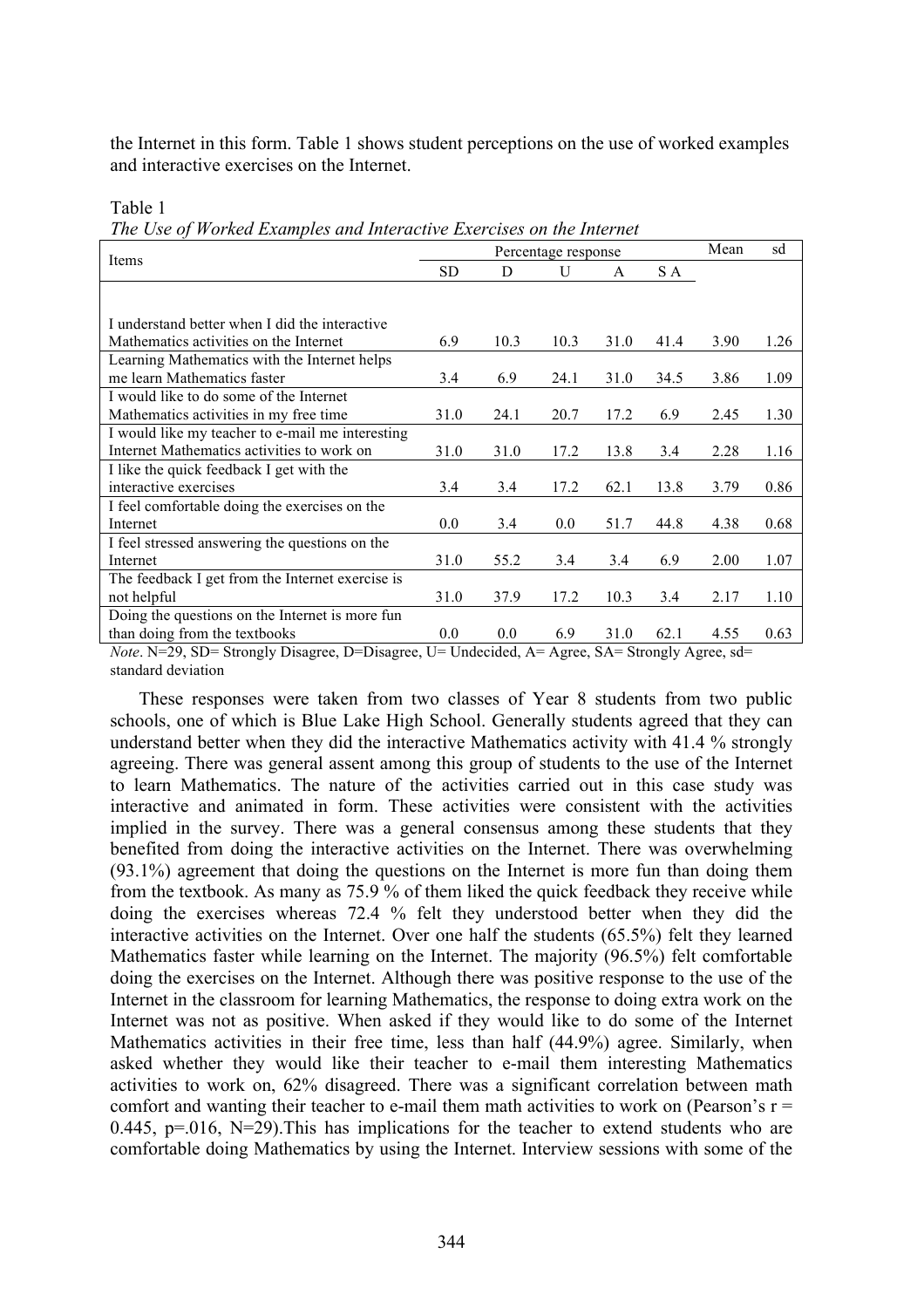students revealed that they disagreed because they did not want to work when it was time to relax. It infringed on their recreation time. However some students answered that they might like to do it so that they can get better at Mathematics. These findings suggest that the interactive exercises and worked examples have motivational value and enable students to understand the concepts better.

#### John's Story

When observations began it was noticed that John wasn't particularly good at the basic facts of Mathematics and seemed to show a disinterest in the lesson. In the first two lessons he chatted with his friends most of the time. When he was asked he said that he didn't like Mathematics and didn't do well in it. His book work was often incomplete and devoid of much of the work that should have been done by this group of students. As the Internet lessons progressed he became more on task and was able to complete most of the work given. In the graphing activity, he was very adept at doing the first exercise and got both Web pages of problems all correct. He moved on to do the second part which was "Graphing a Line (y=mx+b)". This was amazing considering he said at the start of the observations that he didn't like Mathematics and didn't do well in it anyway. He also said during the seventh Internet lesson that that was the first time he'd ever finished something in Mathematics. He seemed pleased when Peter told him he would give a few more merits because of his work that day. When asked how he liked Mathematics now, he said 'It hasn't got very far, but now it's pretty easy'. He also shared that if he had Internet access at home he would like to do some of these activities so that he could "get better at it, come back to school and get better marks and stuff." John's story points to the possibilities the Internet has to increase the motivation to learn Mathematics. If only teachers can persist long enough for students to get over the initial hiccups of using the Internet to stay on task, the Internet certainly holds promise of alternative pedagogy.

# Concluding Comments

Getting students to stay on task while on the Internet is certainly no small task. It requires effort in preparation, close monitoring in the classroom to avoid disciplinary problems, overcoming technical glitches and a huge amount of confidence that these problems can be resolved with perseverance and routine. While it was necessary and easier for teachers to have a framework of mathematical resources available, teachers' knowledge and discernment when choosing suitable interactive objects are even more crucial to the success of this strategy. A Web–based interactive task that is just reading worked examples and clicking on answers might not be as effective as tasks that present powerful visuals for concept development or allow for student manipulation of variables to see the changes. These resources have been categorised as interactive animated and non-animated investigations in the Web typology by Loong (2001). The two affordances of boundaries and authority (Wallace, 2004) were not obvious in this case study because the boundaries have been preset by the teacher when the URLs were given and authority of the material presented had already been established by the teacher as well as the author. However, having a selection of relevant Web objects that is still active on the Web for each related topic gave Peter the stability, disciplinary and pedagogical context to use the Internet in a way that allowed students to engage in their learning.